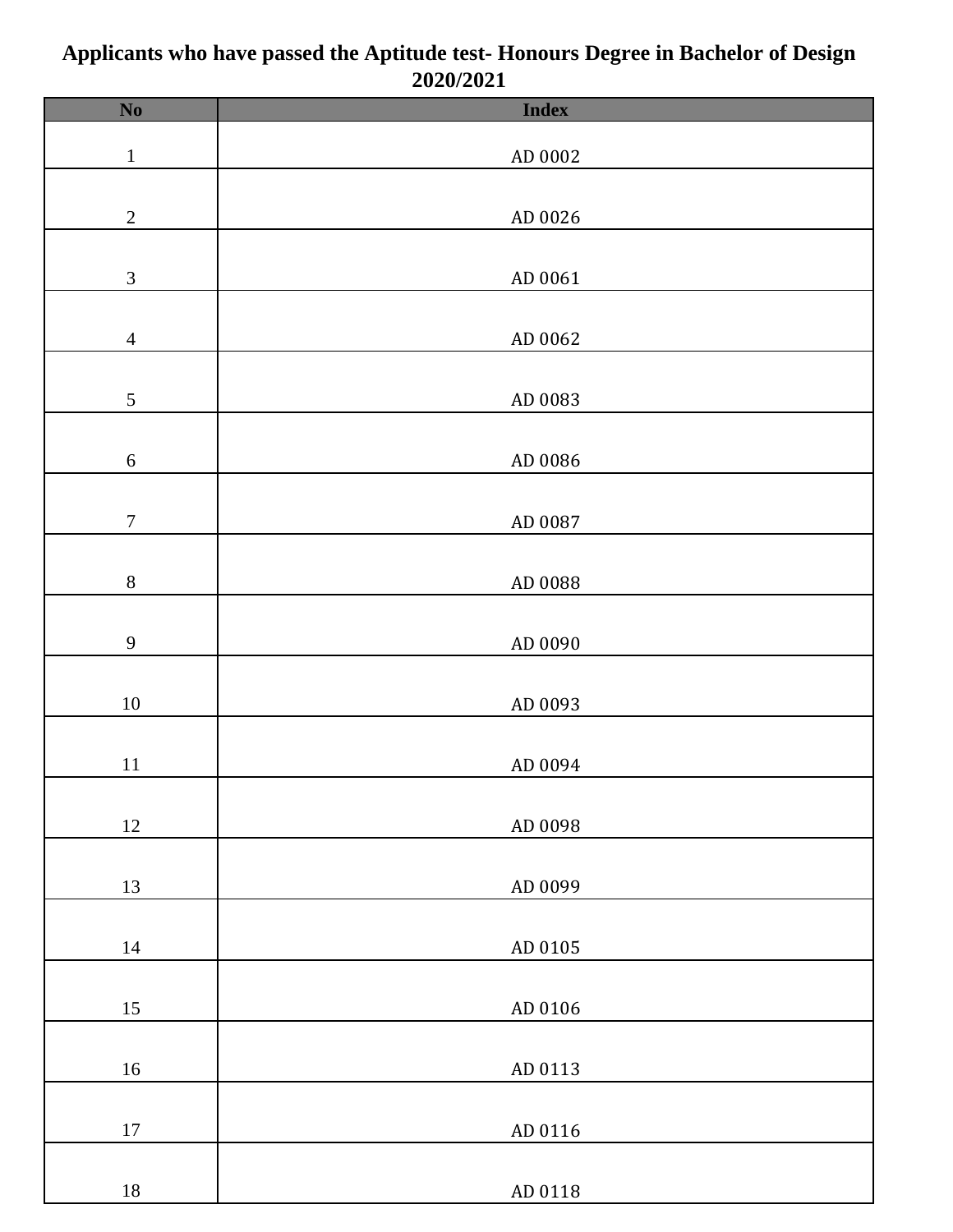| 19     | AD 0123 |
|--------|---------|
| $20\,$ | AD 0130 |
|        |         |
| $21\,$ | AD 0134 |
| $22\,$ | AD 0140 |
| $23\,$ | AD 0151 |
| $24\,$ | AD 0153 |
| $25\,$ | AD 0157 |
| $26\,$ | AD 0158 |
| $27\,$ | AD 0165 |
| $28\,$ | AD 0180 |
| $29\,$ | AD 0181 |
| 30     | AD 0205 |
| $31\,$ | AD 0235 |
| $32\,$ | AD 0236 |
| 33     | AD 0248 |
| 34     | AD 0260 |
| $35\,$ | AD 0265 |
| $36\,$ | AD 0267 |
| $37\,$ | AD 0302 |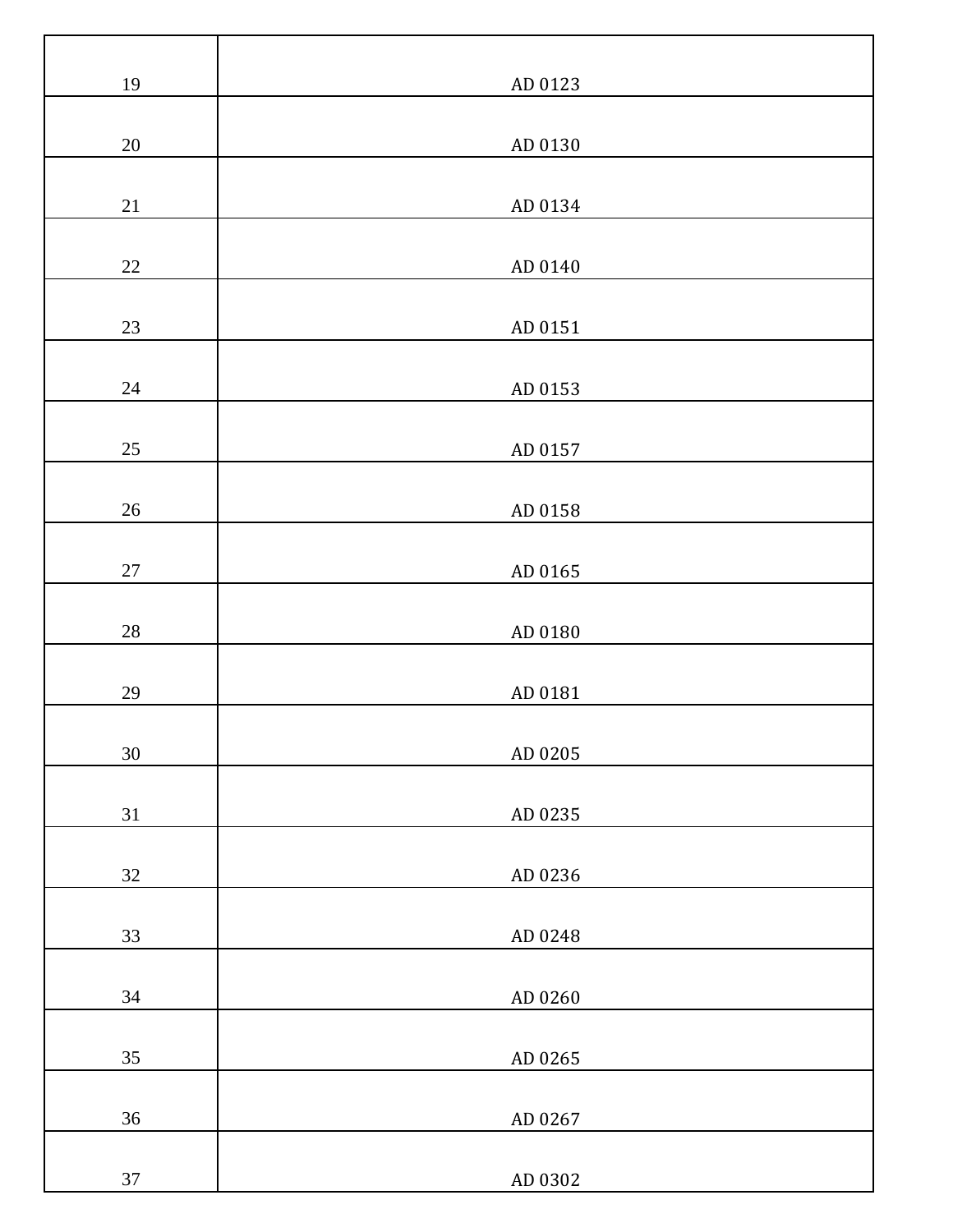| $38\,$      | AD 0319 |
|-------------|---------|
| 39          | AD 0322 |
| 40          | AD 0323 |
| 41          | AD 0333 |
| $42\,$      | AD 0340 |
| 43          | AD 0359 |
| $44\,$      | AD 0362 |
| $45\,$      | AD 0388 |
| $46\,$      | AD 0389 |
| $47\,$      | AD 0393 |
| $\sqrt{48}$ | AD 0396 |
| 49          | AD 0404 |
| 50          | AD 0411 |
| 51          | AD 0416 |
| $52\,$      | AD 0422 |
| 53          | AD 0430 |
| 54          | AD 0454 |
| 55          | AD 0455 |
| 56          | AD 0456 |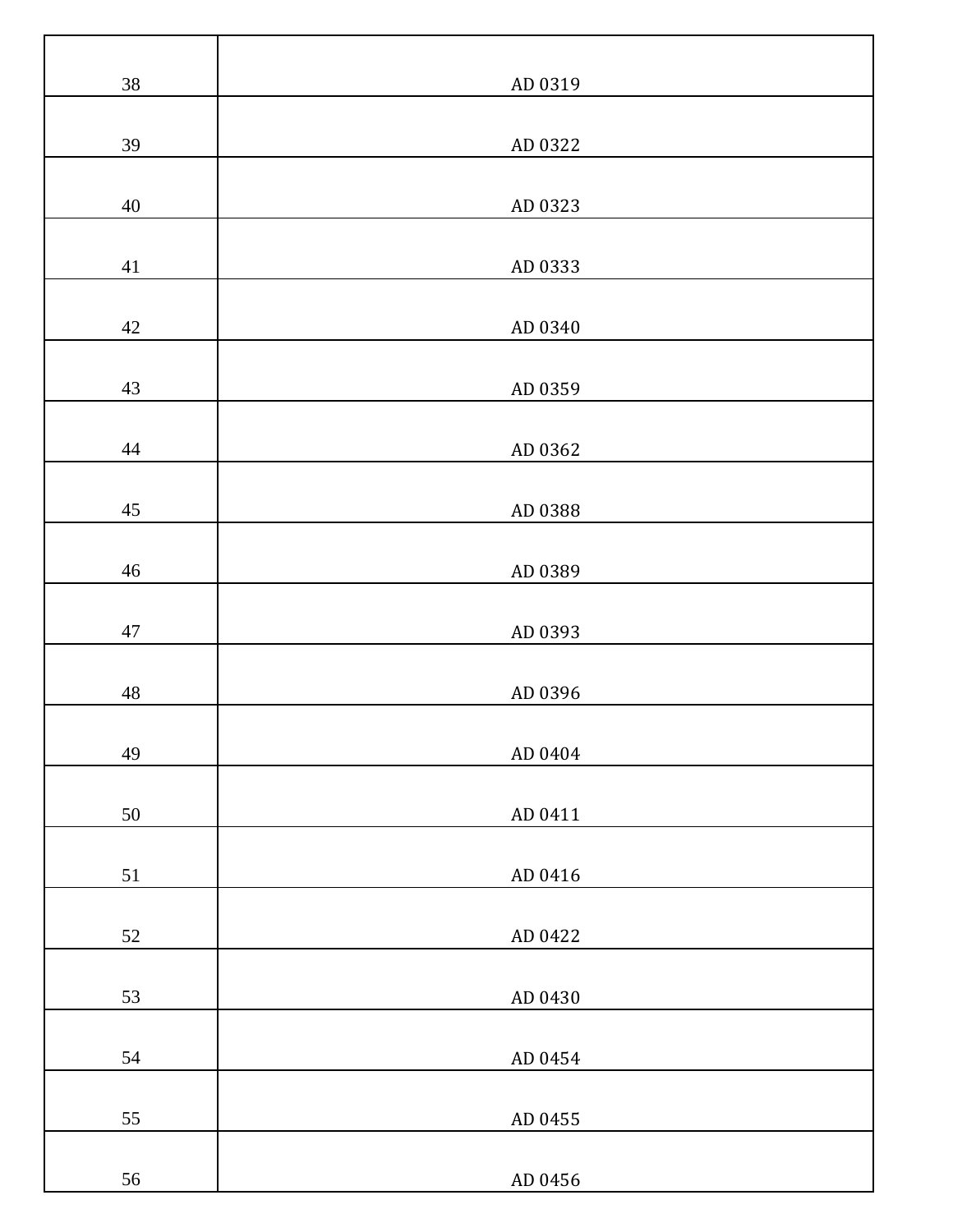| $57\,$ | AD 0459 |
|--------|---------|
| 58     | AD 0460 |
| 59     | AD 0461 |
| $60\,$ | AD 0462 |
| 61     | AD 0465 |
| $62\,$ | AD 0468 |
| 63     | AD 0473 |
| 64     | AD 0474 |
| 65     | AD 0481 |
| 66     | AD 0485 |
| 67     | AD 0486 |
| 68     | AD 0487 |
| 69     | AD 0490 |
| $70\,$ | AD 0496 |
| $71\,$ | AD 0501 |
| $72\,$ | AD 0505 |
| $73\,$ | AD 0509 |
| $74\,$ | AD 0511 |
| $75\,$ | AD 0517 |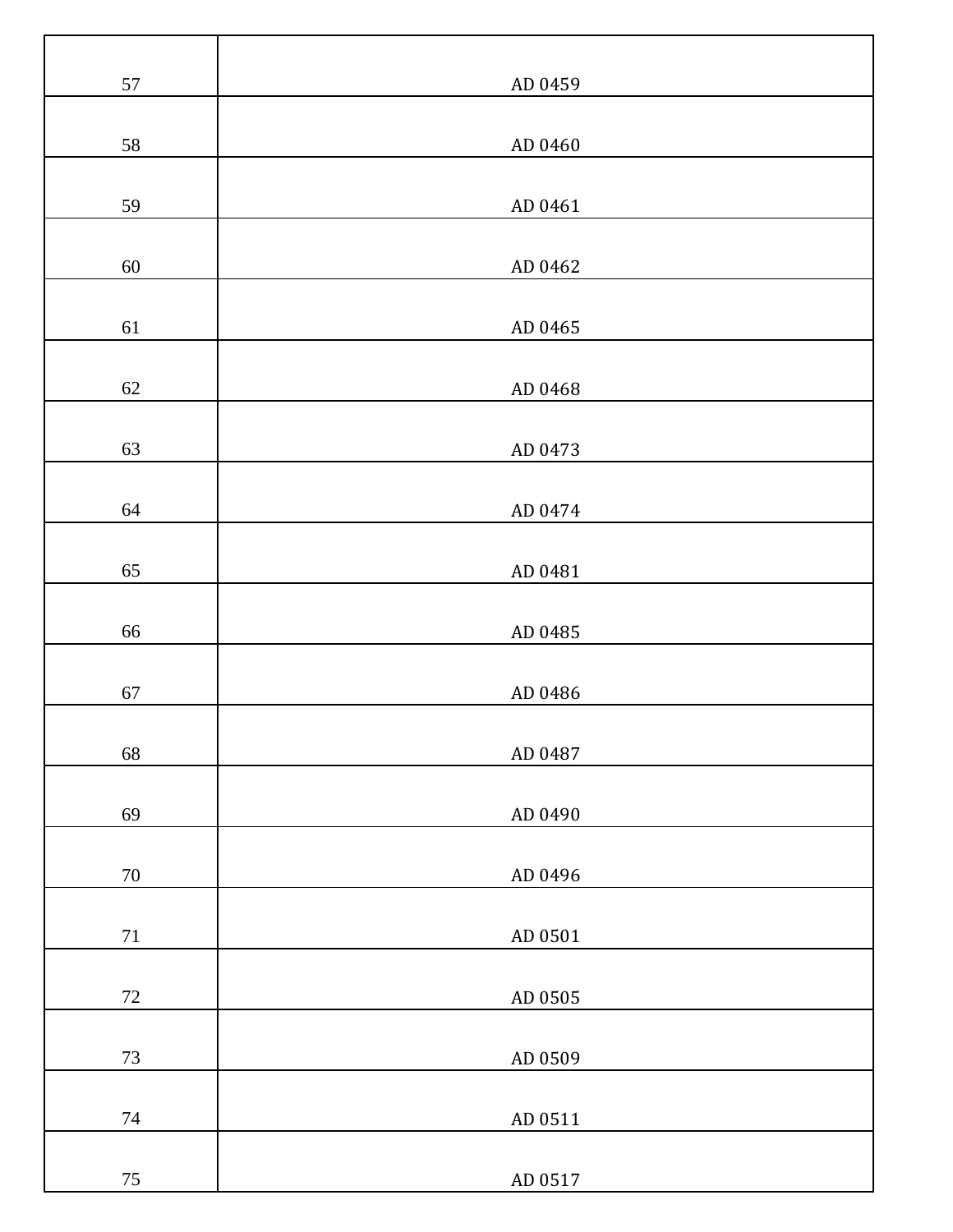| $76\,$   | AD 0518 |
|----------|---------|
| $77\,$   | AD 0519 |
| $78\,$   | AD 0525 |
|          |         |
| 79       | AD 0528 |
| $80\,$   | AD 0530 |
| 81       | AD 0535 |
| 82       | AD 0540 |
| 83       | AD 0545 |
| $\bf 84$ | AD 0554 |
| 85       | AD 0560 |
| 86       | AD 0562 |
| $87\,$   | AD 0567 |
| $88\,$   | AD 0569 |
| 89       | AD 0573 |
| $90\,$   | AD 0589 |
| 91       | AD 0594 |
| 92       | AD 0595 |
| 93       | AD 0606 |
| 94       | AD 0607 |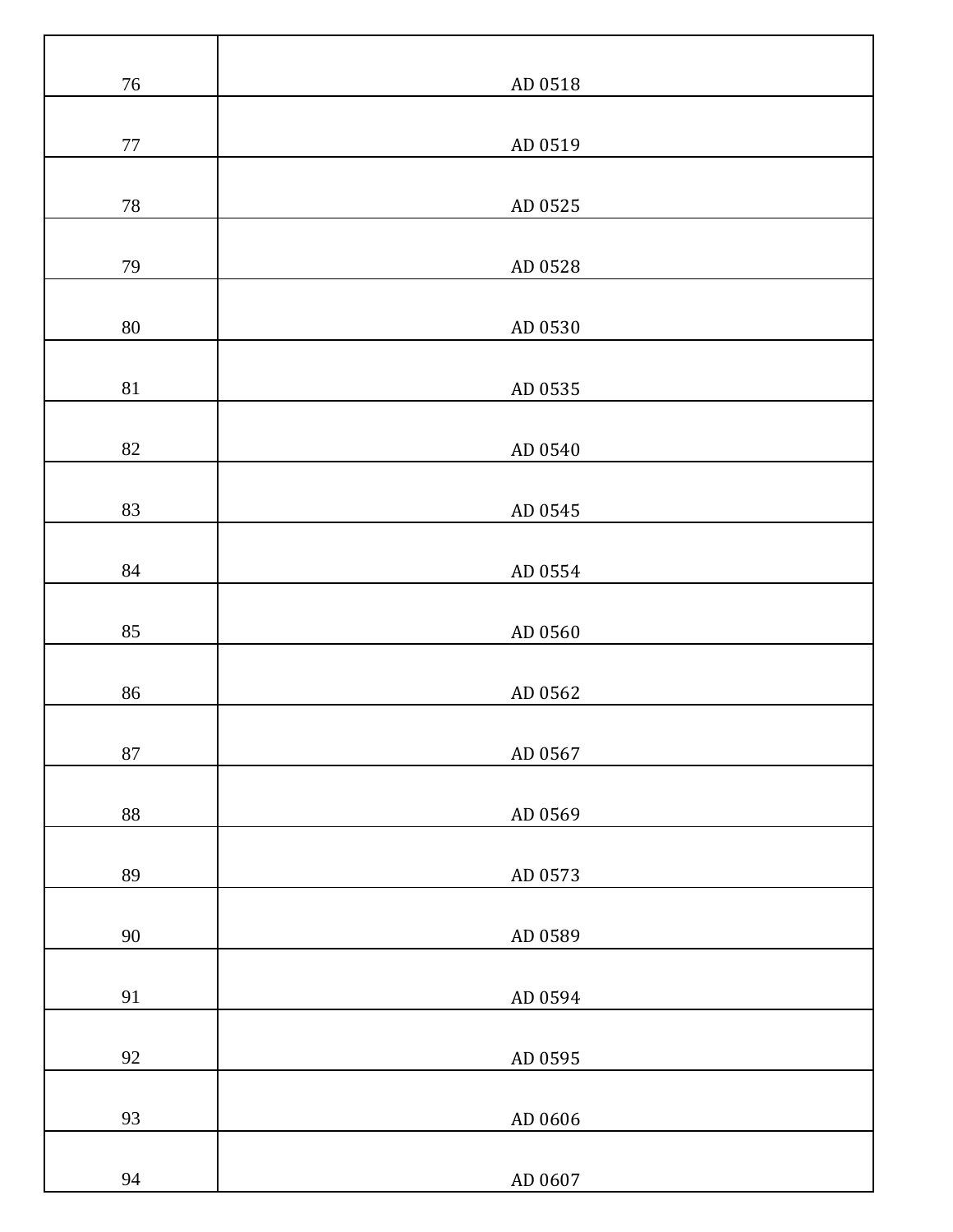| 95      | AD 0612 |
|---------|---------|
| 96      | AD 0632 |
| 97      | AD 0639 |
| 98      | AD 0649 |
|         |         |
| 99      | AD 0650 |
| $100\,$ | AD 0651 |
| $101\,$ | AD 0656 |
| $102\,$ | AD 0657 |
| 103     | AD 0671 |
| 104     | AD 0688 |
| $105\,$ | AD 0694 |
| 106     | AD 0723 |
| $107\,$ | AD 0733 |
| $108\,$ | AD 0739 |
| 109     | AD 0743 |
| $110\,$ | AD 0744 |
| $111\,$ | AD 0746 |
| $112\,$ | AD 0765 |
| 113     | AD 0774 |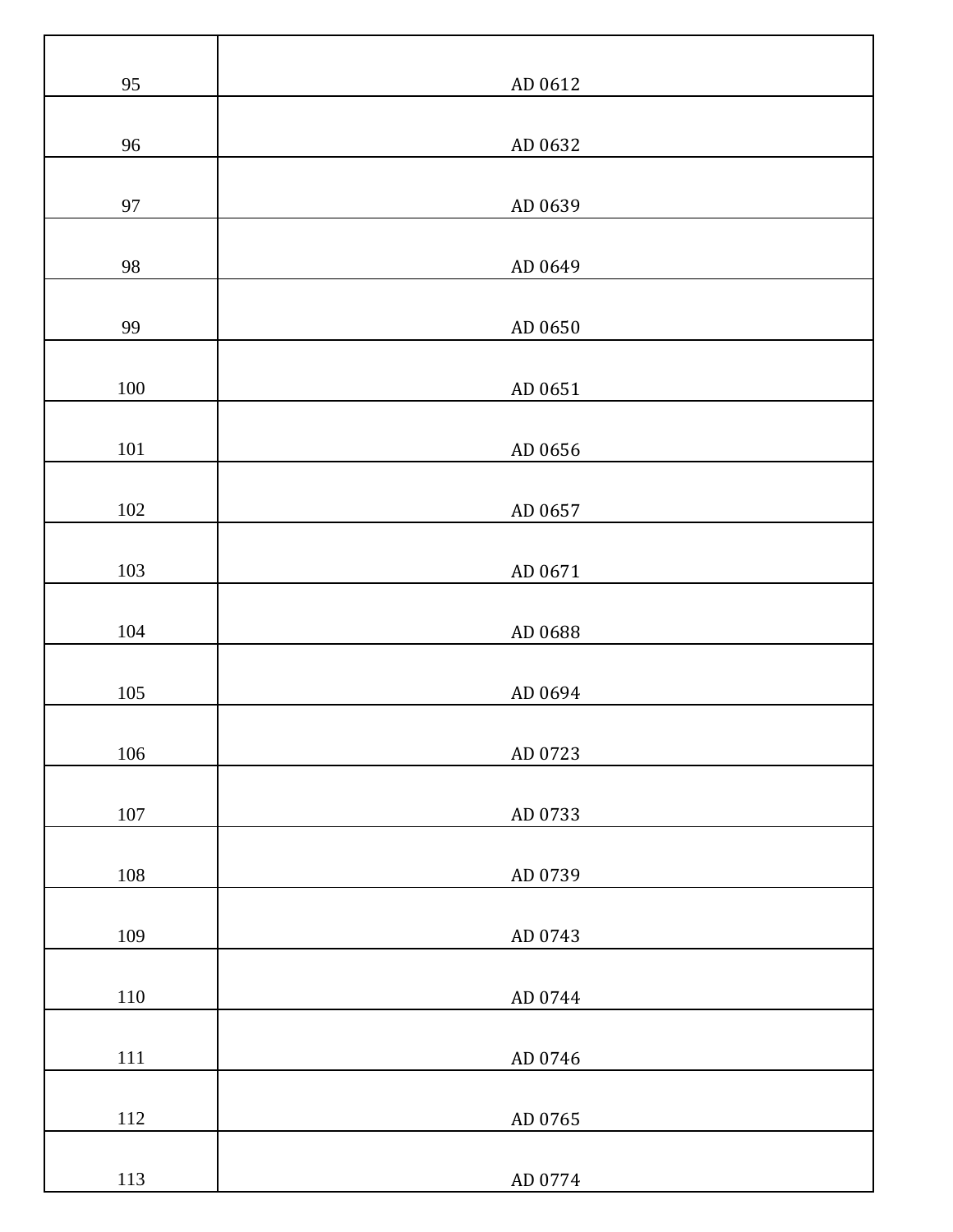| $114\,$ | AD 0780 |
|---------|---------|
| 115     | AD 0788 |
| $116\,$ | AD 0800 |
| $117\,$ | AD 0801 |
| $118\,$ | AD 0810 |
| 119     | AD 0811 |
| $120\,$ | AD 0874 |
| $121\,$ | AD 0877 |
| $122\,$ | AD 0880 |
| 123     | AD 0963 |
| 124     | AD 0984 |
| 125     | AD 0992 |
| $126\,$ | AD 0996 |
| $127\,$ | AD 1004 |
| $128\,$ | AD 1016 |
| 129     | AD 1025 |
| 130     | AD 1037 |
| 131     | AD 1038 |
| 132     | AD 1058 |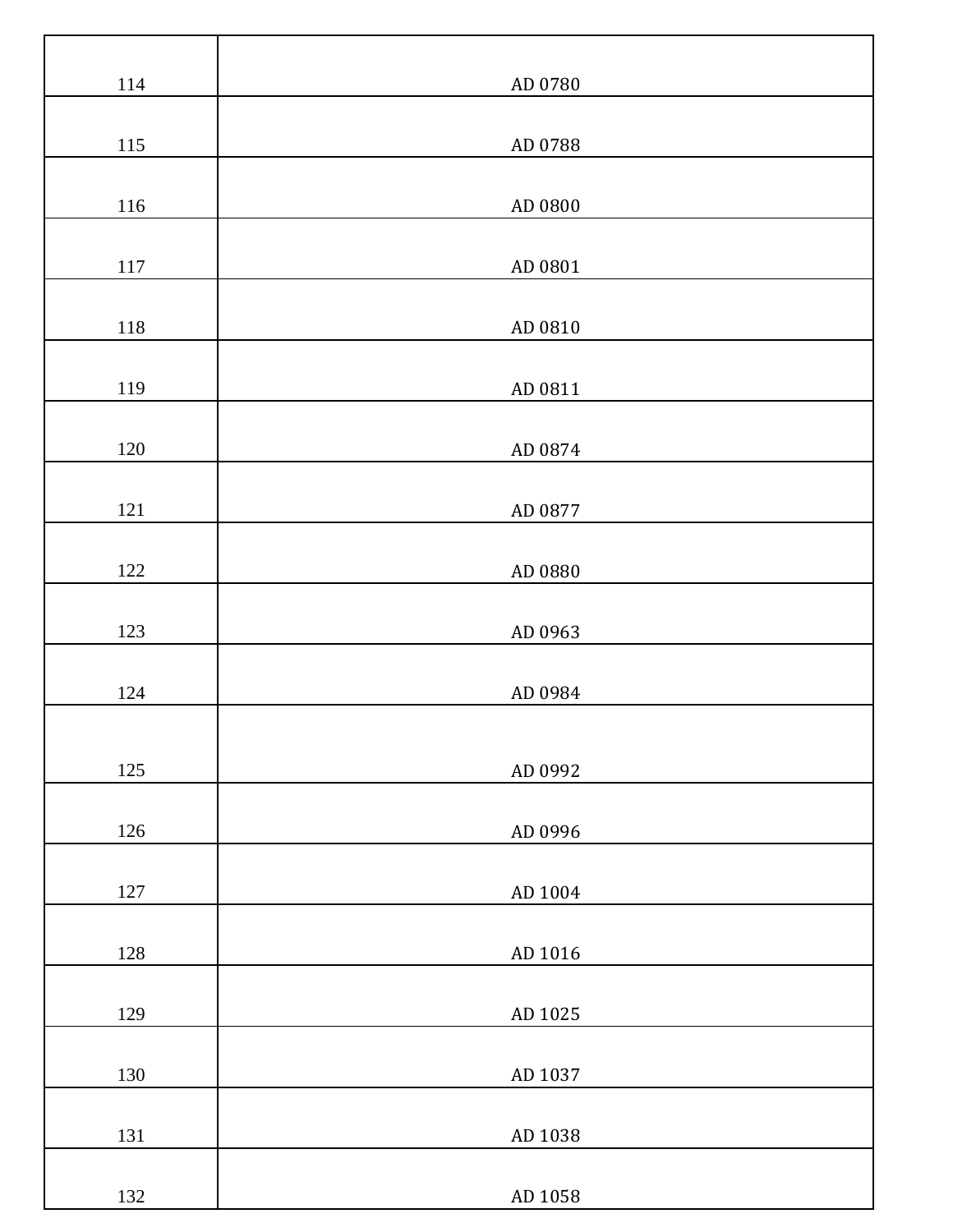| 133     | AD 1064 |
|---------|---------|
| 134     | AD 1070 |
|         |         |
| 135     | AD 1075 |
| 136     | AD 1077 |
| 137     | AD 1078 |
| 138     | AD 1079 |
| 139     | AD 1086 |
| 140     | AD 1098 |
| 141     | AD 1101 |
| 142     | AD 1103 |
| 143     | AD 1115 |
| 144     | AD 1124 |
| 145     | AD 1126 |
| 146     | AD 1136 |
| 147     | AD 1138 |
| 148     | AD 1141 |
| 149     | AD 1143 |
|         |         |
| 150     | AD 1144 |
| $151\,$ | AD 1151 |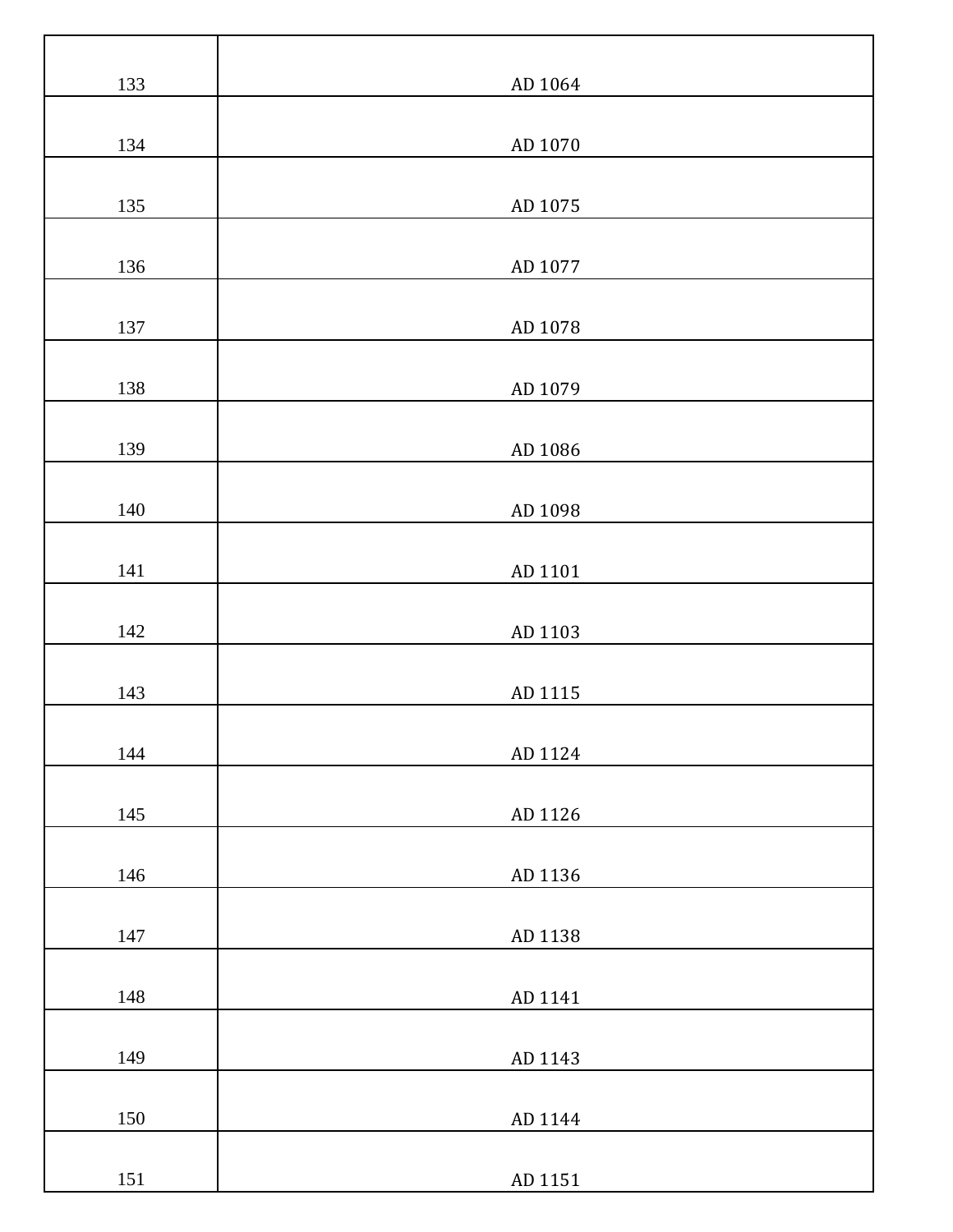| 152     | AD 1156 |
|---------|---------|
|         |         |
| 153     | AD 1171 |
| 154     | AD 1197 |
|         |         |
| 155     | AD 1198 |
| 156     | AD 1202 |
| 157     | AD 1206 |
|         |         |
| 158     | AD 1236 |
| 159     | AD 1242 |
| $160\,$ | AD 1267 |
| 161     | AD 1279 |
|         |         |
| 162     | AD 1282 |
| 163     | AD 1304 |
| 164     | AD 1343 |
|         |         |
| 165     | AD 1358 |
| 166     | AD 1364 |
| $167\,$ | AD 1368 |
| 168     | AD 1389 |
|         |         |
| 169     | AD 1390 |
| $170\,$ | AD 1405 |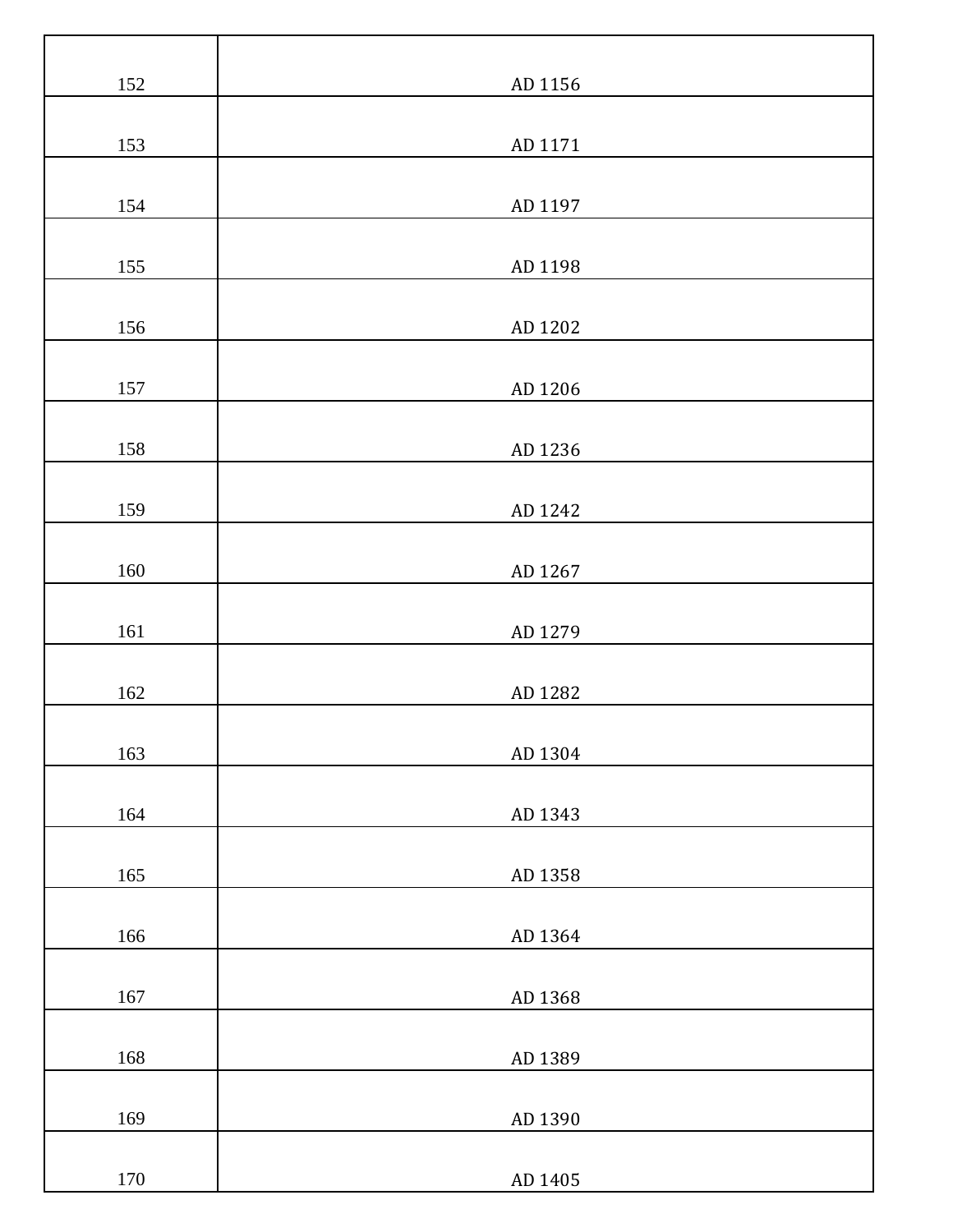| $171\,$ | AD 1442 |
|---------|---------|
|         |         |
| 172     | AD 1447 |
| 173     | AD 1453 |
| 174     | AD 1515 |
| 175     | AD 1525 |
| 176     | AD 1530 |
| 177     | AD 1563 |
| 178     | AD 1583 |
| 179     | AD 1604 |
| 180     | AD 1655 |
| 181     | AD 1784 |
| 182     | AD 1820 |
| 183     | AD 1892 |
| 184     | AD 1899 |
| 185     | AD 1955 |
| 186     | AD 1986 |
| 187     | AD 1988 |
| 188     | AD 1996 |
| 189     | AD 2004 |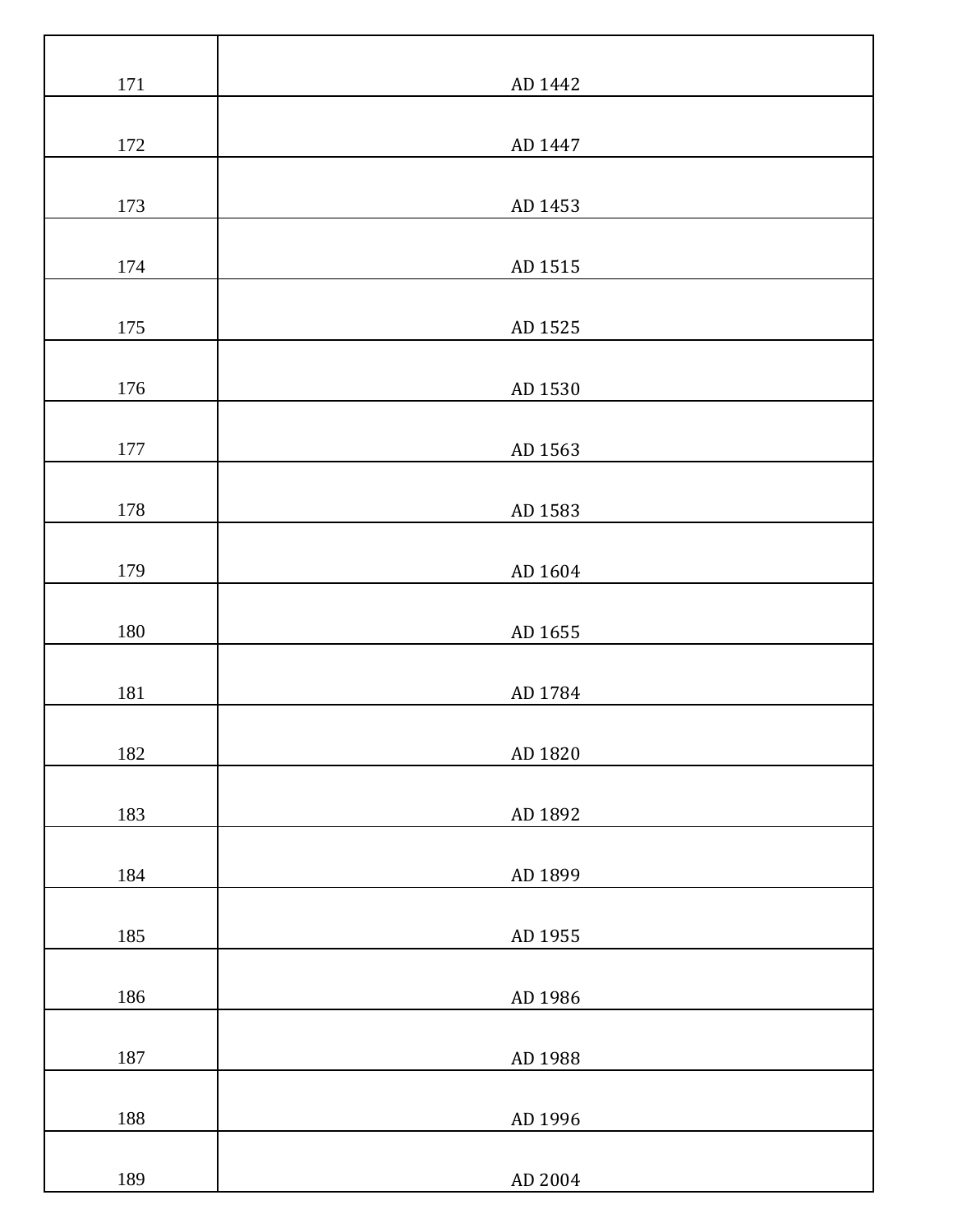| 190     | AD 2009 |
|---------|---------|
| 191     | AD 2026 |
| 192     | AD 2033 |
| 193     | AD 2035 |
| 194     | AD 2038 |
| 195     | AD 2043 |
|         |         |
| 196     | AD 2050 |
| 197     | AD 2077 |
| 198     | AD 2078 |
| 199     | AD 2079 |
| $200\,$ | AD 2113 |
| 201     | AD 2132 |
| 202     | AD 2169 |
| 203     | AD 2170 |
| 204     | AD 2173 |
| $205\,$ | AD 2177 |
| 206     | AD 2182 |
| $207\,$ | AD 2195 |
| $208\,$ | AD 2201 |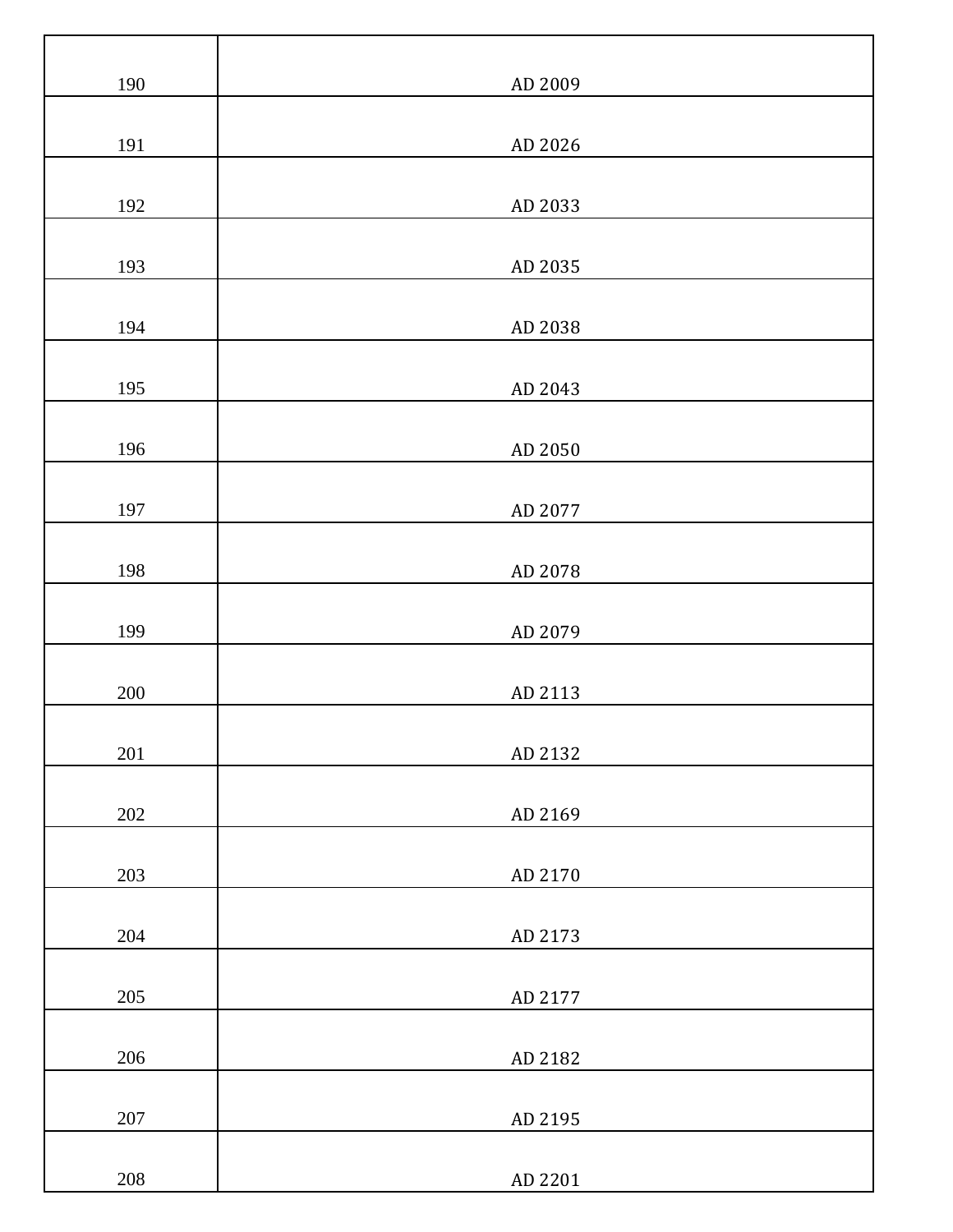| 209     | AD 2245 |
|---------|---------|
| $210\,$ | AD 2275 |
| $211\,$ | AD 2276 |
| $212\,$ | AD 2290 |
| 213     | AD 2346 |
| 214     | AD 2354 |
| 215     | AD 2376 |
| $216\,$ | AD 2392 |
| $217\,$ | AD 2399 |
| $218\,$ | AD 2402 |
| 219     | AD 2415 |
| $220\,$ | AD 2422 |
| 221     | AD 2459 |
| $222\,$ | AD 2464 |
| 223     | AD 2496 |
| 224     | AD 2508 |
| $225\,$ | AD 2523 |
| 226     | AD 2535 |
| $227\,$ | AD 2537 |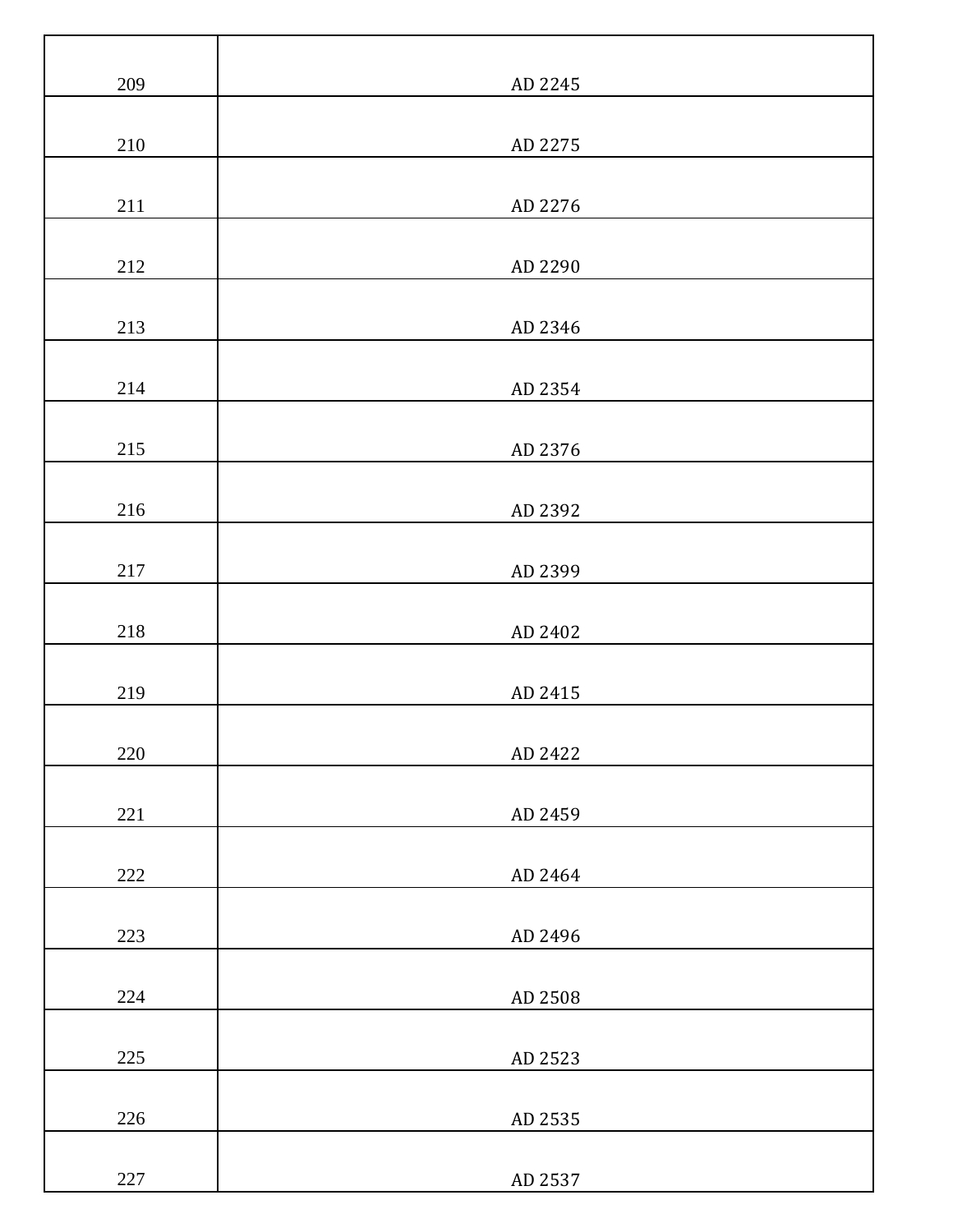| $228\,$ | AD 2552 |
|---------|---------|
| 229     | AD 2554 |
| 230     | AD 2585 |
|         |         |
| 231     | AD 2627 |
| $232\,$ | AD 2725 |
| 233     | AD 2767 |
| 234     | AD 2770 |
| $235\,$ | AD 2781 |
| 236     | AD 2831 |
| 237     | AD 2834 |
| 238     | AD 2853 |
| 239     | AD 2878 |
| 240     | AD 2912 |
| $241\,$ | AD 2971 |
| 242     | AD 2988 |
| 243     | AD 3250 |
| $244\,$ | AD 3251 |
| 245     | AD 3255 |
| 246     | AD 3269 |